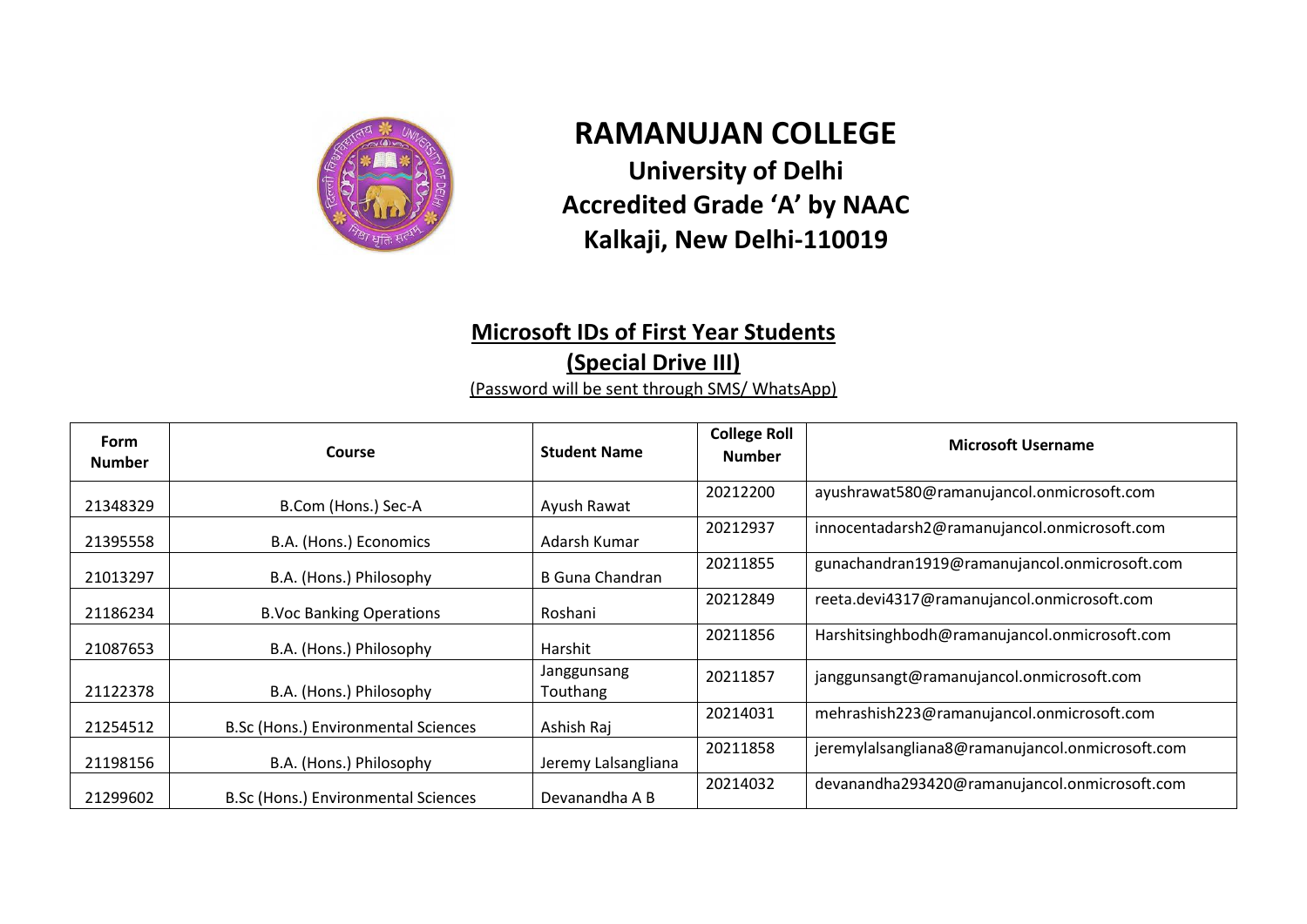| 21257967 | B.A. (Hons.) Philosophy                    | Lakshay Kumar                   | 20211859 | Ik5084207@ramanujancol.onmicrosoft.com         |
|----------|--------------------------------------------|---------------------------------|----------|------------------------------------------------|
| 21263181 | <b>B.Com Sec-A</b>                         | Mohammad Amir                   | 20212631 | Uhusyn@ramanujancol.onmicrosoft.com            |
| 21180568 | B.A. (Hons.) Philosophy                    | Medhansh Bagri                  | 20211860 | medhanshbagri@ramanujancol.onmicrosoft.com     |
| 21002580 | <b>B.Voc Software Development</b>          | Abhishek Kumar<br><b>Bharti</b> | 20212754 | ahsasabhi@ramanujancol.onmicrosoft.com         |
| 21422466 | B.Com (Hons.) Sec-A                        | Deepanshu                       | 20212201 | deepanshumalik143@ramanujancol.onmicrosoft.com |
| 21008240 | B.A. (Hons.) Economics                     | Aditya Kumar                    | 20212938 | adi273266@ramanujancol.onmicrosoft.com         |
| 21002636 | B.A. (Hons.) Philosophy                    | Ravi Kumar                      | 20211861 | ravidixon786@ramanujancol.onmicrosoft.com      |
| 21337072 | B.Com (Hons.) Sec-A                        | Harshit Dhaka                   | 20212202 | harshitdhaka9@ramanujancol.onmicrosoft.com     |
| 21157939 | B.A. (Hons.) Philosophy                    | <b>Rohit Kumar</b>              | 20211862 | rk9999964238@ramanujancol.onmicrosoft.com      |
| 21420761 | B.A. (Hons.) Philosophy                    | Sanjeev Kumar                   | 20211863 | sk9414423@ramanujancol.onmicrosoft.com         |
| 21287957 | B.Com (Hons.) Sec-A                        | Mohit Dudeja                    | 20212203 | Mohitdudeja625@ramanujancol.onmicrosoft.com    |
| 21038124 | <b>B.Voc Software Development</b>          | Hrithik Kumar                   | 20212755 | hrithikkumar713@ramanujancol.onmicrosoft.com   |
| 21117134 | B.A. (Hons.) Philosophy                    | Sarthak Arya                    | 20211864 | rakesh.kumar1212@ramanujancol.onmicrosoft.com  |
| 21135088 | B.Com (Hons.) Sec-A                        | Satyam Aggarwal                 | 20212204 | satyamaggarwal80@ramanujancol.onmicrosoft.com  |
| 21128654 | <b>B.Sc (Hons.) Environmental Sciences</b> | Gaurav Kumar                    | 20214033 | Gauravkumar161202@ramanujancol.onmicrosoft.com |
| 21124010 | <b>B.Com Sec-A</b>                         | Nishant Bansal                  | 20212632 | nishantbansal003@ramanujancol.onmicrosoft.com  |
| 21390493 | B.A. (Hons.) Economics                     | Aman Bharti                     | 20212939 | Amanbharti7632@ramanujancol.onmicrosoft.com    |
| 21000196 | B.A. (Hons.) Philosophy                    | Shruti Singh                    | 20211865 | shrutisingh8586@ramanujancol.onmicrosoft.com   |
| 21110803 | B.Sc (Hons.) Environmental Sciences        | Kanishka Gangadhar<br>Deole     | 20214034 | kgd6303@ramanujancol.onmicrosoft.com           |